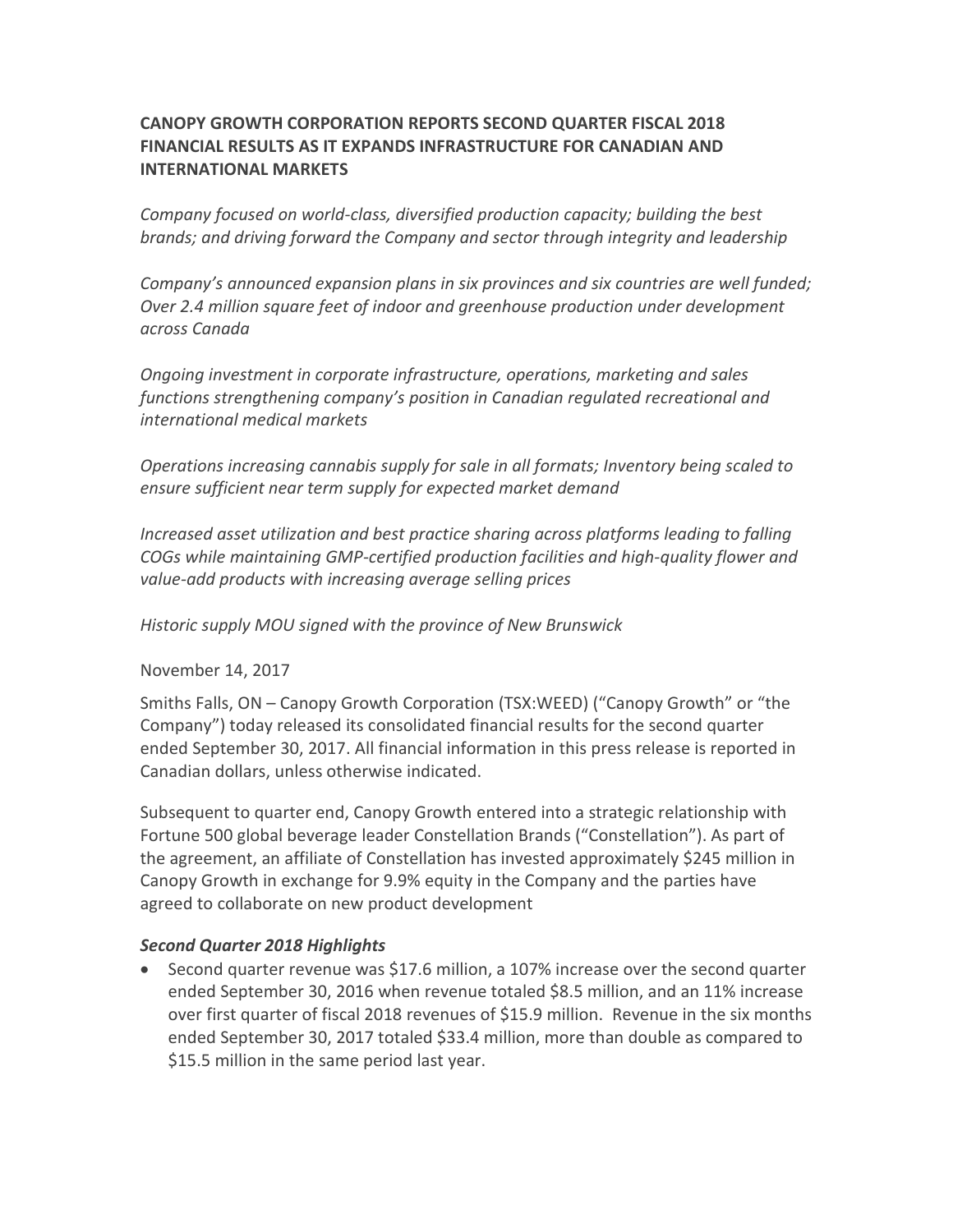- Sold 2,020 kilograms and kilogram equivalents; a 73% increase over second quarter fiscal 2017, and a 10% increase over first quarter 2018 when 1,830 kilograms and kilogram equivalents were sold
- The weighted average cost per gram<sup>1</sup> before shipping and fulfillment was \$1.25 per gram as compared to \$1.27 per gram in the first quarter of fiscal 2018 and \$1.70 per gram in the second quarter of fiscal 2017. The cost per gram also reflects value-add processing for cannabis oils and sector-exclusive Softgel capsules, both carrying significantly higher margins than dried flower product. The weighted average cost per gram to the point of harvest fell to only \$0.72 per gram, the fifth consecutive quarter when the cost to the point of harvest was less than \$1 per gram and declined from the previous quarter
- Year-to-date, the Company has sold 3,850 kilograms and kilogram equivalents at an average price of \$7.98 per gram compared to 2,153 kilograms at an average price of \$7.05 per gram in the six months ended September 30, 2016
- The second quarter of fiscal 2018 gross margin<sup>2</sup> before the fair value effects of the IFRS accounting for biological assets and inventory was \$10.1 million or 57% of sales, as compared to \$5.1 million or 60% of sales in the second quarter of last year. Excluding the effects of non-cultivating subsidiaries and other period costs totaling \$1.8 million, the gross margin in the second quarter of fiscal 2018 before the IFRS fair value impacts would have been \$11.9 million or 68% of sales
- Adjusted EBITDA<sup>3</sup> in the second quarter of fiscal 2018 amounted to a loss of \$6.2 million compared to an Adjusted EBITDA loss of \$1.9 million in the comparative quarter last year
- Net loss in the second quarter of fiscal 2018 of \$1.6 million, or \$0.01 per basic and diluted share, compared to net earnings of \$5.4 million or \$0.05 per basic and diluted share in the second quarter of fiscal 2017. Management believes the ongoing spending on building the Company's significant and diversified production platform, world-leading brands, unparalleled international reach, and iconic partnerships, all of which directly impacted profitability during the current period, is a prudent long-term investment to strengthen the Company's global leadership position heading into next year
- Inventory at September 30, 2017 amounted to \$73.8 million and biological assets amounted to \$23.5 million, together totaling \$97.3 million. With its store stocked with a sector leading 40 varieties to serve medical patients, the Company has begun to actively scale inventories to meet expected future market demand, and to ensure that appropriate inventories exist to meet the needs of new cannabis retailers in the regulated recreational market
- On September 21, 2017, Canopy Growth announced that it had established a binding strategic partnership in the Danish market. Spectrum Denmark ApS will be a joint venture between Canopy Growth and Danish Cannabis ApS which will serve the needs of Danish medical cannabis patients with Spectrum's proven products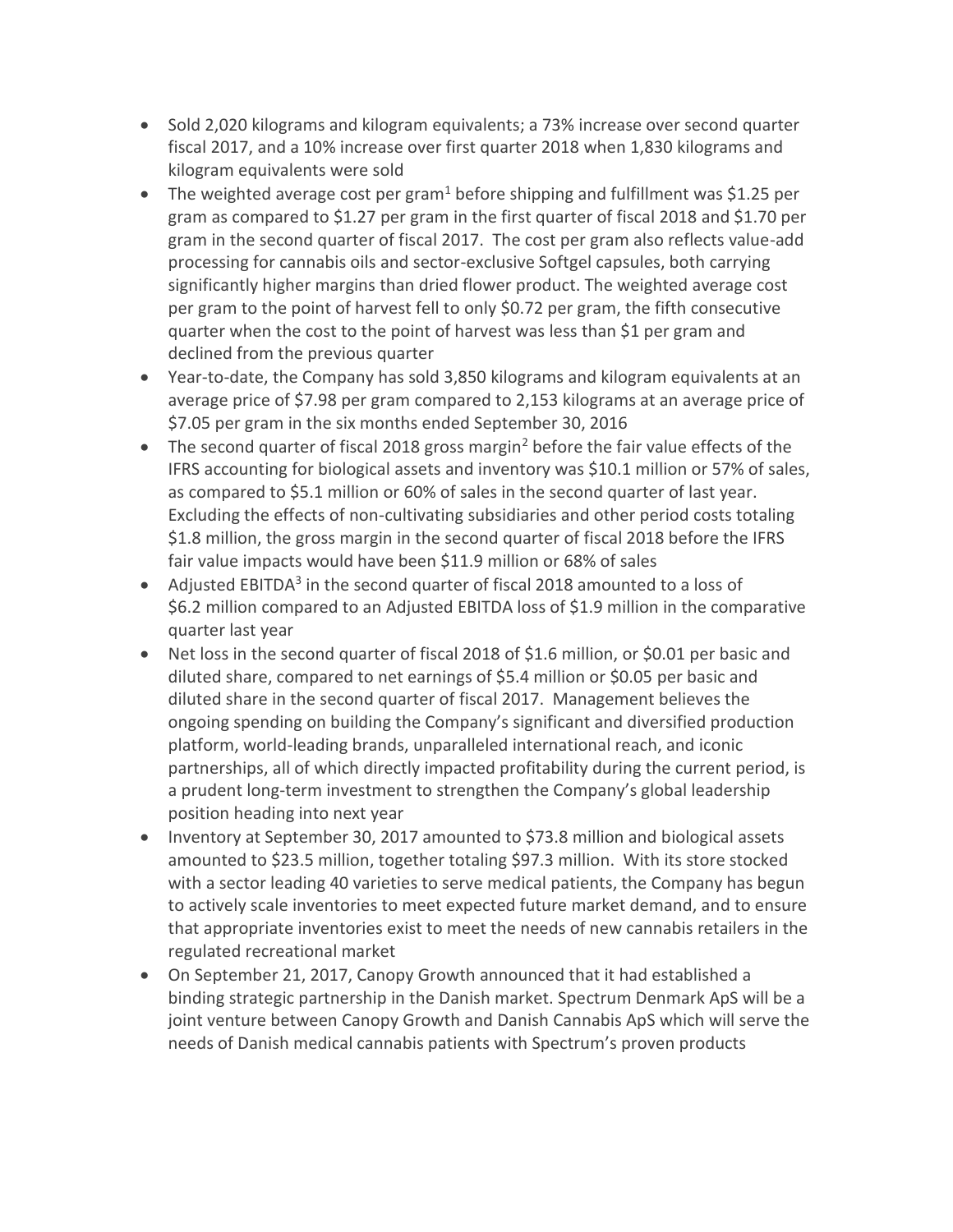- On September 11, 2017, the Company and its wholly-owned subsidiary Spektrum Cannabis GmbH ("Spektrum") announced a supply license agreement with Spain's Alcaliber, S.A. ("Alcaliber"). Per the supply license agreement, Canopy Growth and Spektrum granted Alcaliber a licence to use certain strains and seeds to be grown and cultivated at Alcaliber's facilities for sale worldwide.
- On September 8, 2017, the Company announced construction of a new 212,000 sq. ft. greenhouse and the purchase of a neighbouring 450,000 sq. ft. greenhouse in Niagara-on-the-Lake, Ontario; which upon completion will expand the total area under glass at Tweed Farms to over 1 million sq. ft.
- \$108.2 million in cash and cash equivalents at quarter end prior to the infusion of approximately \$245 million from the Constellation investment that closed on November 2, 2017

# *Subsequent to Second Quarter 2018*

- On October 11, 2017, Canopy Growth announced that it had entered into a definitive joint venture agreement with a greenhouse operator to develop 1.3 million sq. ft. of greenhouse growing capacity in British Columbia with an option for an additional 1.7 million sq. ft. greenhouse also in British Columbia
- On October 25, 2017, the Company announced that it launched a strategic partnership in the Jamaican cannabis market as part of its ongoing international expansion. Grow House JA Limited – to operate as Tweed Limited JA ("Tweed JA"), will serve the needs of the Jamaican medical cannabis market. Canopy Growth holds 49 per cent of the share capital of Tweed JA, which, with conditional license approvals already in place, has already begun construction of its facility

"With our objective to win and retain significant future market share, and backed by the recent \$245 million investment from Constellation, we remain focused on the expansion of our cultivation capacity, extraction platform and finished branded products programs" said Bruce Linton, Chairman & CEO. "The historic cannabis supply MOU that we signed during the second quarter with the province of New Brunswick confirmed our long-held belief that investment in brands, quality and scale coupled with investing in the people and communities we believe in across Canada would leave us well positioned to serve provincial supply needs. We are hopeful to see more and more provinces make similar decisions to pursue the most reliable, varied and high-quality products available in the sector."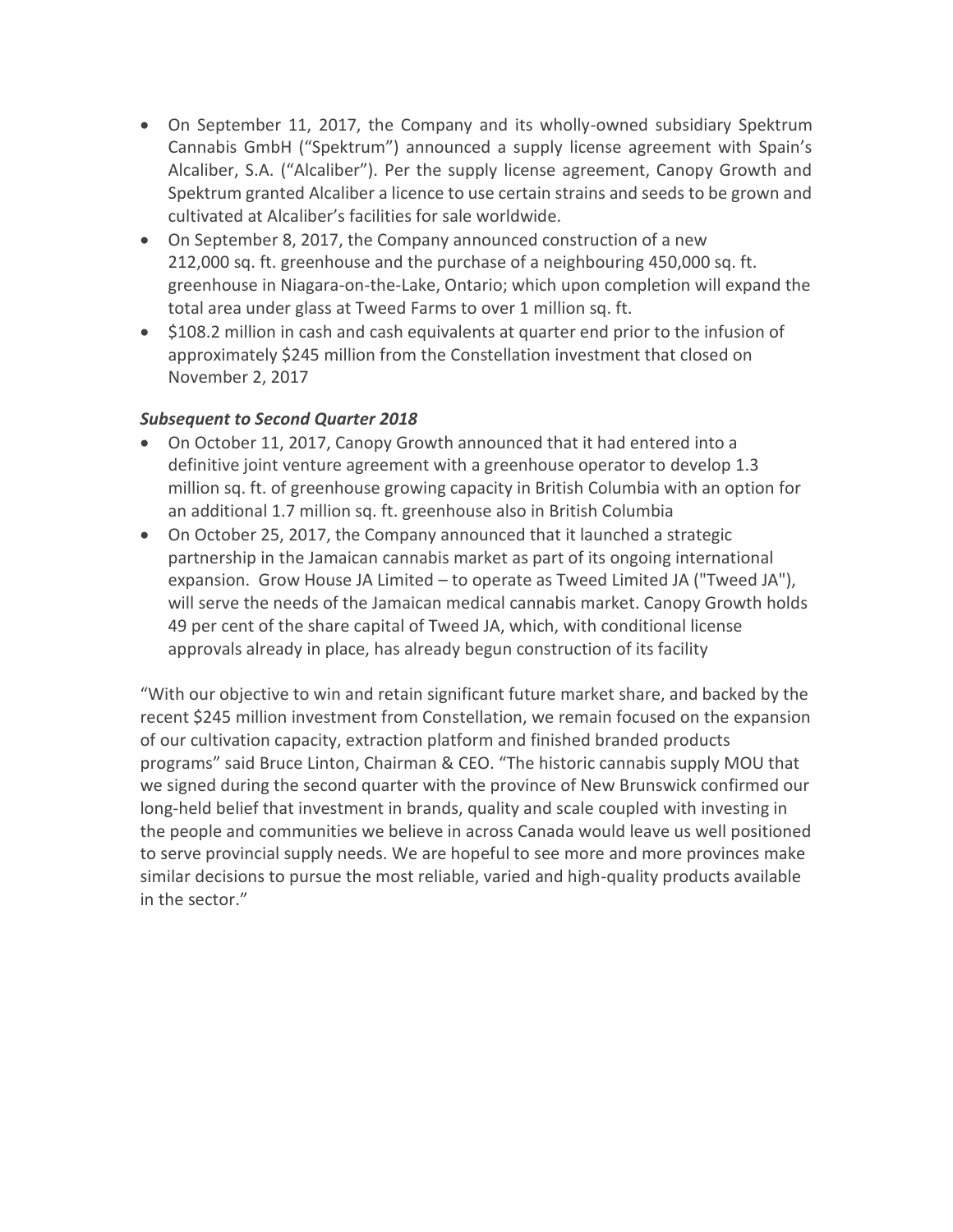Concluded Linton, "Starting with the twenty-seven provisional patents that have been filed to date, our research affiliate Canopy Health Innovations seeks to define the breakthrough cannabis-based medical therapies that we could commercialize globally. Our relationship with Constellation and the commitment to work together to develop and market regulated recreational cannabis-based beverages, when and where they are federally legal, is a critical step in our move up the value chain. Perhaps most importantly, we are strongly aligned in our cultures and our view that industry has a role to play in defining acceptable business practices as the cannabis industry exits prohibition. With investments and capacity offtake agreements in place with quality domestic production assets and several others in negotiation, our Canopy Rivers subsidiary is analyzing global investment opportunities, another reflection of the growing international scope of our business."

## *Second Quarter Fiscal 2018 Revenue Review*

Revenue for the second quarter fiscal 2018 was \$17.6 million, an 11% increase over the first quarter fiscal 2018 in which revenue was \$15.9 million and an increase of 107% over the prior year's quarter in which revenue was \$8.5 million. In the three months ended September 30, 2017 and 2016, oils, including the Company's unique Softgel capsules, accounted for 18% and 14%, respectively, of the reported revenue for each period. As inventory begins to ramp-up with the production of the recently introduced Softgel capsules, the Company anticipates a further increase in the percentage of sales these products represent.

Revenue in the six months ended September 30, 2017 totaled \$33.4 million more than double as compared to \$15.5 million in the same period last year. Revenues in the six months ended September 30, 2017 already equal 84% of revenue generated in the twelve months ended March 31, 2017.

# *Second Quarter Fiscal 2018 Product Sales Review*

During the second quarter of fiscal 2018, Canopy Growth sold 2,020 kilograms and kilogram equivalents at an average price of \$7.99 per gram, up from 1,169 kilograms and kilogram equivalents at an average price of \$7.01 per gram during the prior year period. The higher average price was due to primarily to the improved mix of oil products, including oil-based Softgel capsules introduced late in the first quarter of fiscal 2018.

Year-to-date, the Company has sold 3,850 kilograms and kilogram equivalents at an average price of \$7.98 per gram compared to 2,153 kilograms at an average price of \$7.05 per gram in the six months ended September 30, 2016.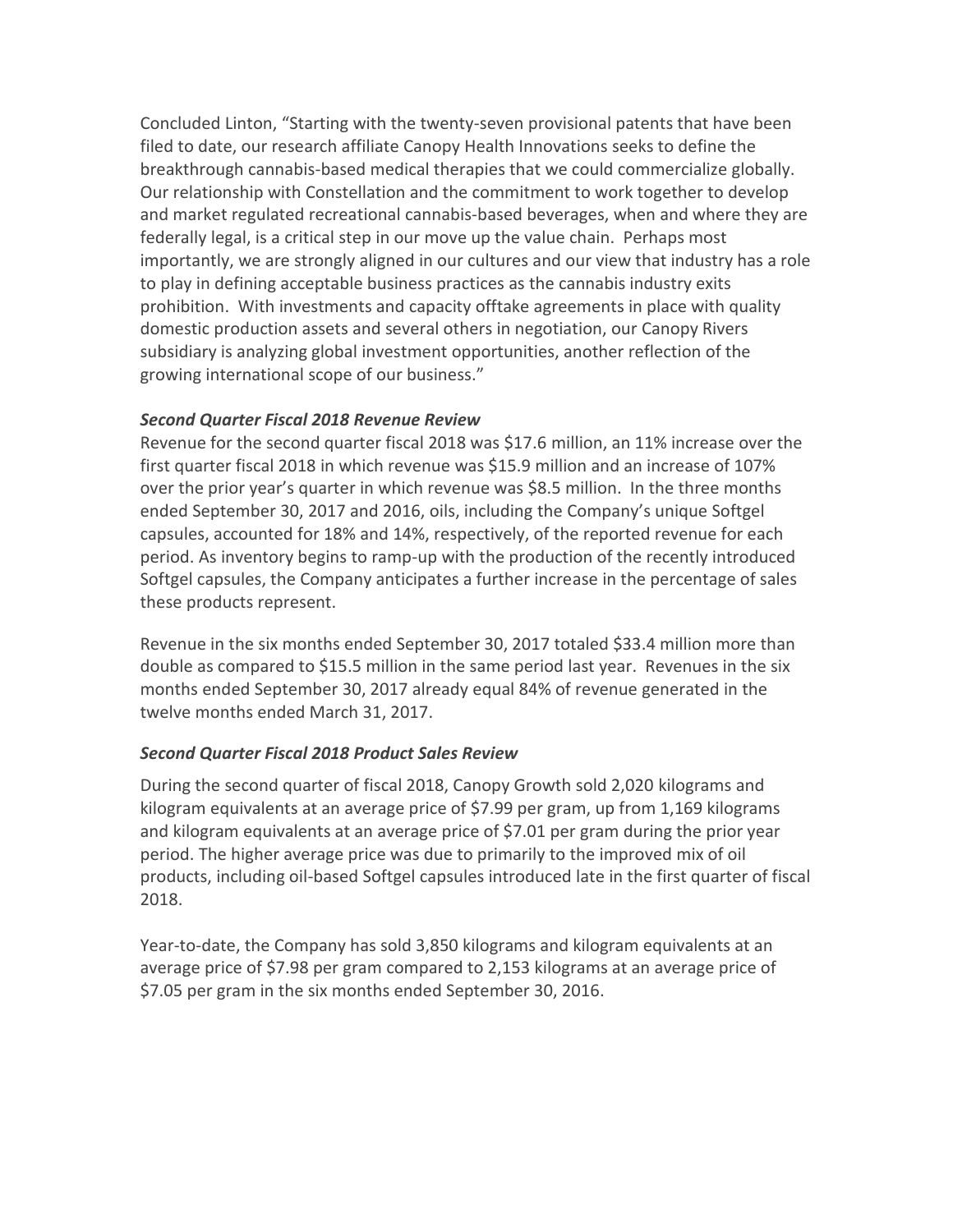#### *Second Quarter Fiscal 2018 Weighted Average Cost per Gram (Non-GAAP measure)*

Canopy Growth's weighted average cost per gram is comprised as follows:

- i) Costs to harvest (from cloning to harvest) include all of the cash operating costs including principally growing labour, utilities such as hydro and water, grow nutrients, rent, and allocated overheads;
- ii) Post-harvest costs consist of cash operating costs related to the production of value added products including cannabis oils and soft gel capsules. Post-harvest costs also include cash operating costs associated with trimming, milling, drying, lab services and testing, and allocated overheads; and
- iii) Shipping and fulfillment costs consist of cash costs related to expedited courier delivery to patients, where applicable, and royalties paid under licensing agreements to product and brand partners including *Leafs By Snoop* and DNA Genetics. Shipping and fulfillment also includes cash operating costs associated with labour for pre-packaging and dispensing and order fulfilment and shipping along with package materials such as bottles, boxes, and labels and allocated overheads. These costs include investments that the Company chooses to make to create a vastly superior customer experience. Management believes that brands and experiences matter and investing in better shipping options, packaging worthy of collecting, and brands people seek are key differentiators in the cannabis market and are an extension of the priority to company places upon its marketing.

| <b>Weighted Average</b><br><b>Cost Per Gram</b><br>Information | <b>Three Months Ended</b> |           |           |           |                                                                                      |      |  |  |  |
|----------------------------------------------------------------|---------------------------|-----------|-----------|-----------|--------------------------------------------------------------------------------------|------|--|--|--|
|                                                                |                           |           |           |           | September 30, 2017 June 30, 2017 March 31, 2017 December 31, 2016 September 30, 2016 |      |  |  |  |
| Cost per Gram to                                               |                           |           |           |           |                                                                                      |      |  |  |  |
| Harvest                                                        | \$                        | $0.72$ \$ | $0.76$ \$ | $0.86$ \$ | $0.87$ \$                                                                            | 0.99 |  |  |  |
| Post Harvest Cost per<br>Gram                                  | \$                        | $0.53$ \$ | $0.51$ \$ | $0.60$ \$ | $0.54$ \$                                                                            | 0.71 |  |  |  |
| Cost per Gram before<br>shipping and                           |                           |           |           |           |                                                                                      |      |  |  |  |
| fulfilment                                                     |                           | $1.25$ \$ | $1.27$ \$ | $1.46$ \$ | $1.41$ \$                                                                            | 1.70 |  |  |  |
| Cost per Gram for<br>Shipping and                              |                           |           |           |           |                                                                                      |      |  |  |  |
| <b>Fulfilment</b>                                              | \$                        | $1.48$ \$ | $1.50$ \$ | $1.44$ \$ | $1.17$ \$                                                                            | 1.01 |  |  |  |
| <b>Weighted Average Cost</b>                                   |                           |           |           |           |                                                                                      |      |  |  |  |
| per Gram                                                       |                           | $2.73$ \$ | $2.77$ \$ | $2.90$ \$ | $2.58$ \$                                                                            | 2.71 |  |  |  |

In the second quarter of fiscal 2018, the weighted average cost per gram to the point of harvest was \$0.72 as compared to \$0.99 in the same period last year, representing a decrease of 27%. The decrease in costs to the point of harvest is due in part to operating efficiencies from adding twelve additional grow rooms, representing a 100% increase in flowering space, being operational in our Smiths Falls, Ontario location and higher overall plant yields. The second quarter of fiscal 2018 is the fifth consecutive quarter when the cost to point of harvest was less than \$1 per gram and fell relative to the previous quarter. These costs are competitive within the industry, and especially competitive for a product mix including high quality indoor production as well as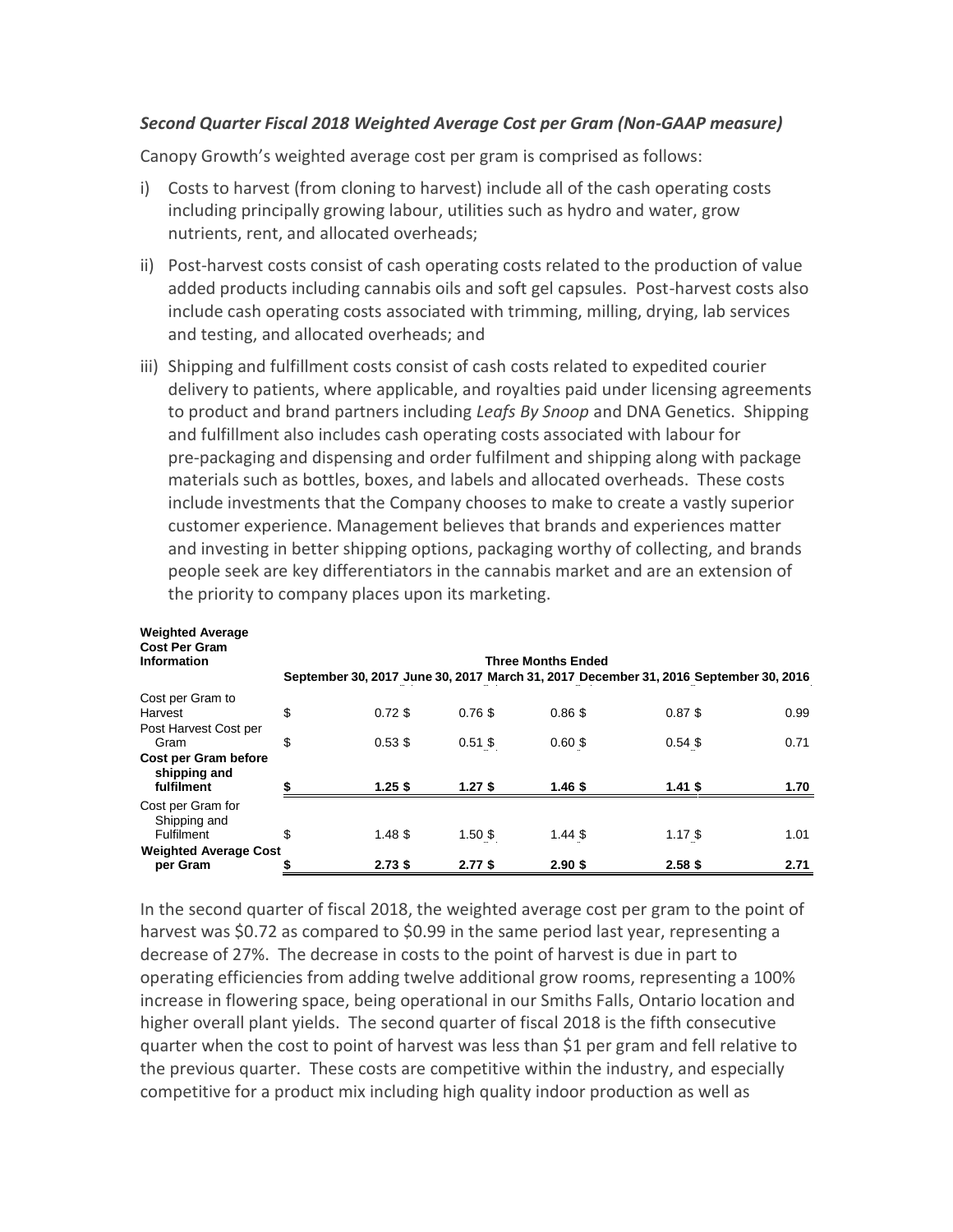greenhouse production, and may see further optimization as increasing percentages of each facility are brought online and efficiencies are fully realized. In the second quarter of fiscal 2018, the weighted average cost per gram during postharvest, including cash costs related to the production of cannabis oils and Softgel capsules, was \$0.53 as compared to \$0.71 in the second quarter of fiscal 2017, representing a decrease of 25%. The decrease in post harvest costs is due in part to gains in the efficiency of oil extraction resulting from use of a custom built industrial scale CO2 Super Critical extraction machine that was commissioned at the end of the first quarter of fiscal 2018, as well as efficiencies gained through improvements in the Company's trimming and drying processes.

In the second quarter of fiscal 2018, the weighted average cost per gram for shipping and fulfillment costs was \$1.48 as compared to \$1.01 in the same quarter last year. The increase in shipping and fulfillment costs during the second quarter of fiscal 2018 was due to higher investment in packaging, delivery and overall experience excellence.

## *Second Quarter Fiscal 2018 Gross Margin Review (Non-GAAP measure)*

The second quarter Fiscal 2018 gross margin before the fair value effects of the IFRS accounting for biological assets and inventory was \$10.1 million or 57% of sales, as compared to \$5.1 million or 60% of sales in the second quarter of last year. The lower gross margin percentage was due primarily to the impact of a \$0.7 million write down of Hemp-based inventory due to discontinued product lines and \$0.4 million of idle grow operations in the Creemore location while being reset under Canopy direction. Excluding these effects and the costs associated with non-cultivating subsidiaries totaling \$1.8 million, the gross margin before the fair value impacts in cost of sales would have been \$11.9 million or 68% of sales.

In the six-month period ended September 30, 2017, gross margin before the effects of the IFRS fair value accounting for biological assets and inventory was \$19.1 million or 57% of revenue, compared to \$9.3 million or 60% of revenue in same period last year.

# *Second Quarter Fiscal 2018 Operating Expense Review*

Management believes the ongoing investment in building the Company's significant and diversified production platform, world-leading brands, unparalleled international reach, and iconic partnerships, all of which directly impacted profitability during the current period, is a prudent long-term investment to strengthen the Company's global leadership position heading into next year.

Sales and marketing expenses in the second quarter fiscal 2018 were \$7.6 million, or 43% of revenue. These costs include staffing and resourcing the marketing and sales functions needed in the coming regulated recreational and international markets, costs associated with the Company's medical outreach program, and the growing customer care center which interfaces directly with the Company's expanding base of customers. Since September 30, 2016, the number of registered customers has grown from over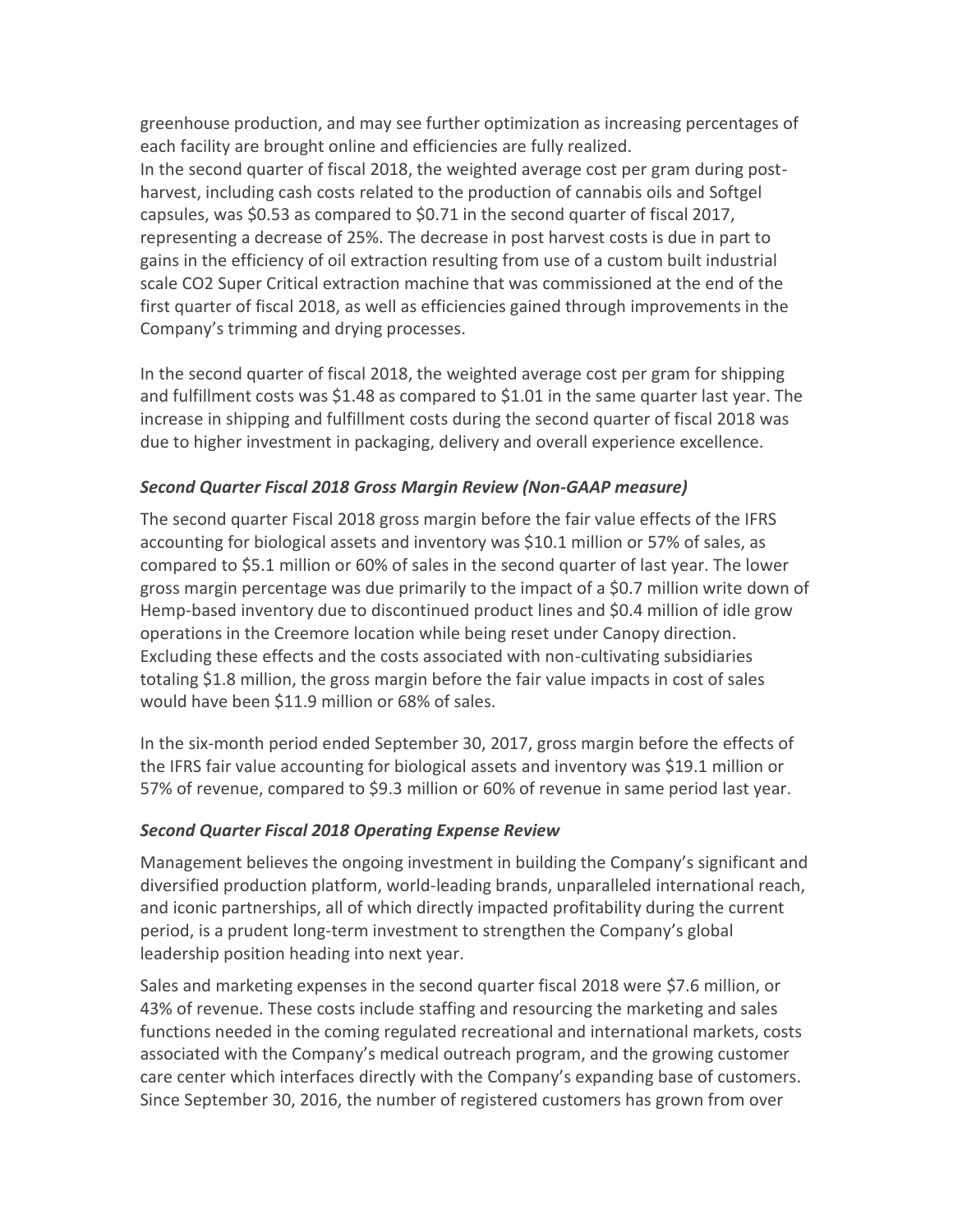24,000 to over 63,000 at September 30, 2017. In comparison, sales and marketing expenses were \$2.8 million or 33 % of revenue in the same period last year.

Year-to-date, sales and marketing expenses were \$14.0 million or 42% of revenue. In comparison, during the six months ended September 30, 2016, sales and marketing expenses were \$5.1 million or 33% of revenue.

General and Administrative ("G&A") expenses in the second quarter fiscal 2018 were \$8.4 million, or 48% of revenue. These costs include higher audit, legal and professional services fees of \$2.2 million related to investments in governance and supporting business development, and higher charges such as credit card payment processing fees of \$0.4 million due to increased sales activity. G&A expenses during the quarter also included necessary use of consultants and advisory services while expanding and commercializing the Company's operations, facility costs, and compliance costs associated with meeting Health Canada requirements, as well as other public company related expenses. In comparison, G&A expenses were \$4.0 million, or 47% of revenue, in the three months ended September 30, 2016.

Year-to-date, G&A expenses were \$15.9 million or 48% of revenue, compared to \$6.9 million or 44% of revenue, in the same period last year. These costs include higher audit, legal and professional services fees of \$3.5 million related to investments in governance and supporting business development, and higher finance charges such as credit card payment processing fees of \$0.7 million due to increased sales activity.

# *Second Quarter Fiscal 2018 Adjusted EBITDA Review (Non-GAAP measure)*

Adjusted EBITDA in the second quarter fiscal 2018 amounted to a loss of \$6.2 million compared to a loss of \$1.9 million in the same period last year.

In the six-months ended September 30, 2017, the Company's Adjusted EBITDA amounted to a loss of \$11.3 million compared to a loss of \$3.2 million in the prior year period.

#### *Second Quarter Fiscal 2018 Earnings Review*

Net loss in the second quarter of fiscal 2018 amounted to \$1.6 million, or \$0.01 per basic and diluted share, including the net non-cash fair value effects of the IFRS accounting for biological assets and inventory which combined to a gain of \$18.7 million. In the comparative period last year, the net income of \$5.4 million, or \$0.05 per basic and diluted share including net non-cash effects of the IFRS accounting for biological assets and inventory which combined to a net gain of \$10.7 million.

Year-to-date, net loss amounted to \$10.8 million or \$0.07 per basic and diluted share, including a net non-cash effects of the IFRS accounting for biological assets and inventory which combined to a gain of \$29.3 million. In the comparative period last year, the net income of \$1.5 million, or \$0.01 per basic and diluted share included net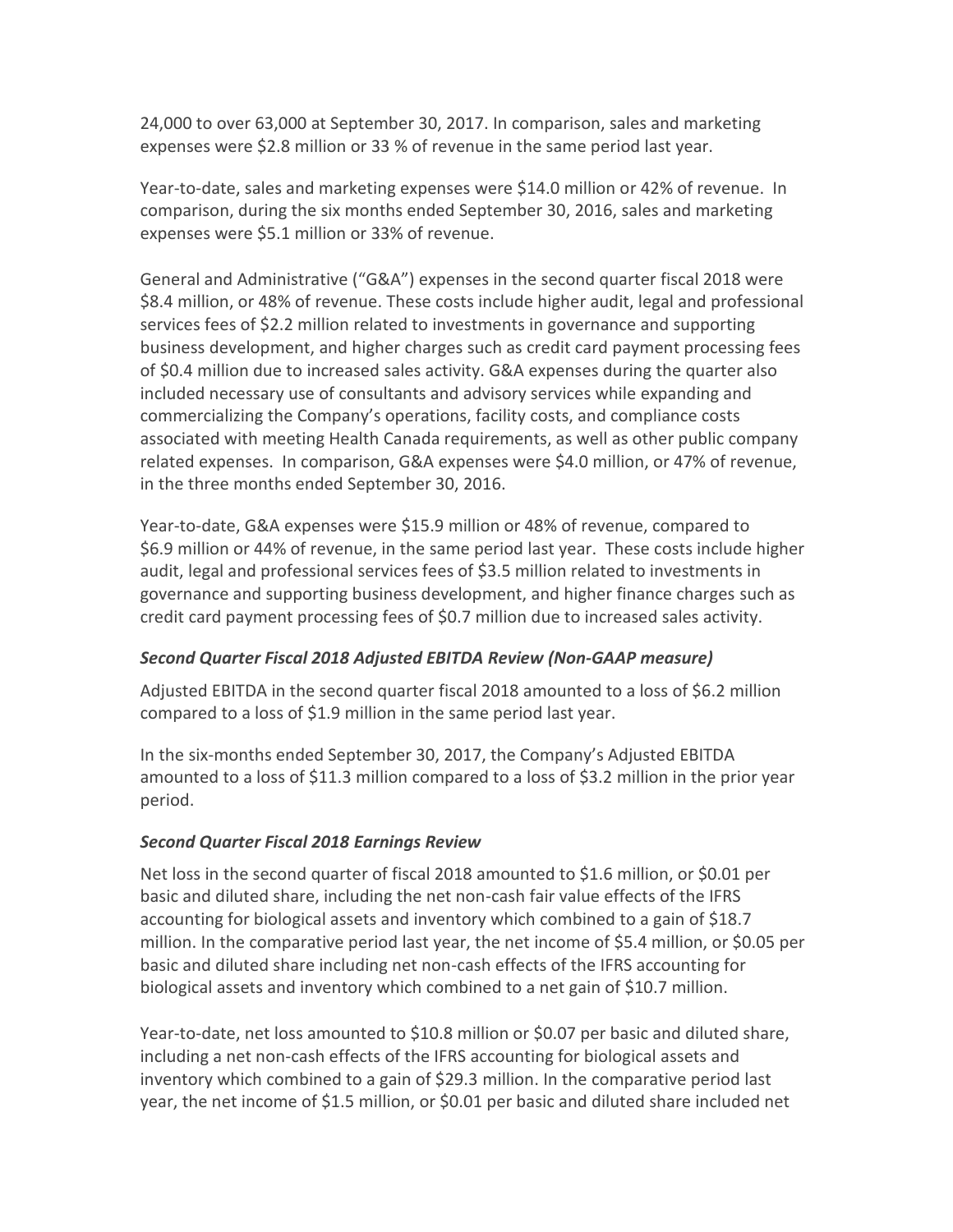non-cash effects of the IFRS accounting for biological assets and inventory which combined to a net gain of \$10.0 million.

# *Second Quarter Fiscal 2018 Balance Sheet Review*

At September 30, 2017, the Company's cash and cash equivalents totaled \$108.2 million, representing an increase of \$6.4 million from March 31, 2017. The increase is attributable to combined net proceeds from the \$25 million private placement common share issuance in July 2017, Canopy River's first quarter private placement of approximately \$36 million and the exercise of options and warrants mostly offset by cash used to fund operations of \$22.9 million and investments in facility enhancements totaling \$25.5 million. The Company's cash and cash equivalents includes cash held by Canopy Rivers amounting to \$46.5 million at September 30, 2017.

Inventory at September 30, 2017 amounted to \$73.8 million (March 31, 2017 - \$46.0 million) and biological assets amounted to \$23.5 million (March 31, 2017 - \$14.7 million), together totaling \$97.3 million (March 31, 2017 - \$60.7 million). Inventories are being scaled to ensure sufficient supply for expected market demand. With its store stocked with a sector leading 40 varieties to serve medical patients, the Company has begun to actively scale inventories to meet expected future market demand, and to ensure that appropriate inventories exist to meet the needs of new cannabis retailers in the regulated recreational market.

At September 30, 2017, the Company held 12,064 kilograms of dry cannabis and 2,683 L of cannabis oils, ranging from concentrated resins, or refined oil, to finished oil. Included in the dry cannabis quantities was 1,679 kilograms available for sale in the Company's online stores and 3,355 kilograms in process of finishing or awaiting approval for sale and 7,030 kilograms of extract-grade cannabis held for conversion to saleable oils and capsules.

The Unaudited Condensed Interim Consolidated Financial Statements and Management's Discussion and Analysis documents for the three months ended September 30, 2017 have been filed with SEDAR and are available on www.sedar.com. The basis of financial reporting in the Unaudited Condensed Interim Consolidated Financial Statements and Management's Discussion and Analysis documents is in thousands of Canadian dollars, unless otherwise indicated.

**Note 1:** The Weighted Average Cost Per Gram is a non-GAAP financial measure that does not have any standardized meaning prescribed by IFRS and may not be comparable to similar measures presented by other companies. The definition of this term can be found in the Management's Discussion & Analysis under WEIGHTED AVERAGE COST PER GRAM (Non-GAAP measure), a copy of which has been filed today on www.sedar.com.

**Note 2:** The Gross margin before the fair value effects of the IFRS accounting for biological assets and inventory is a non-GAAP financial measure that does not have any standardized meaning prescribed by IFRS and may not be comparable to similar measures presented by other companies. The definition of this term can be found in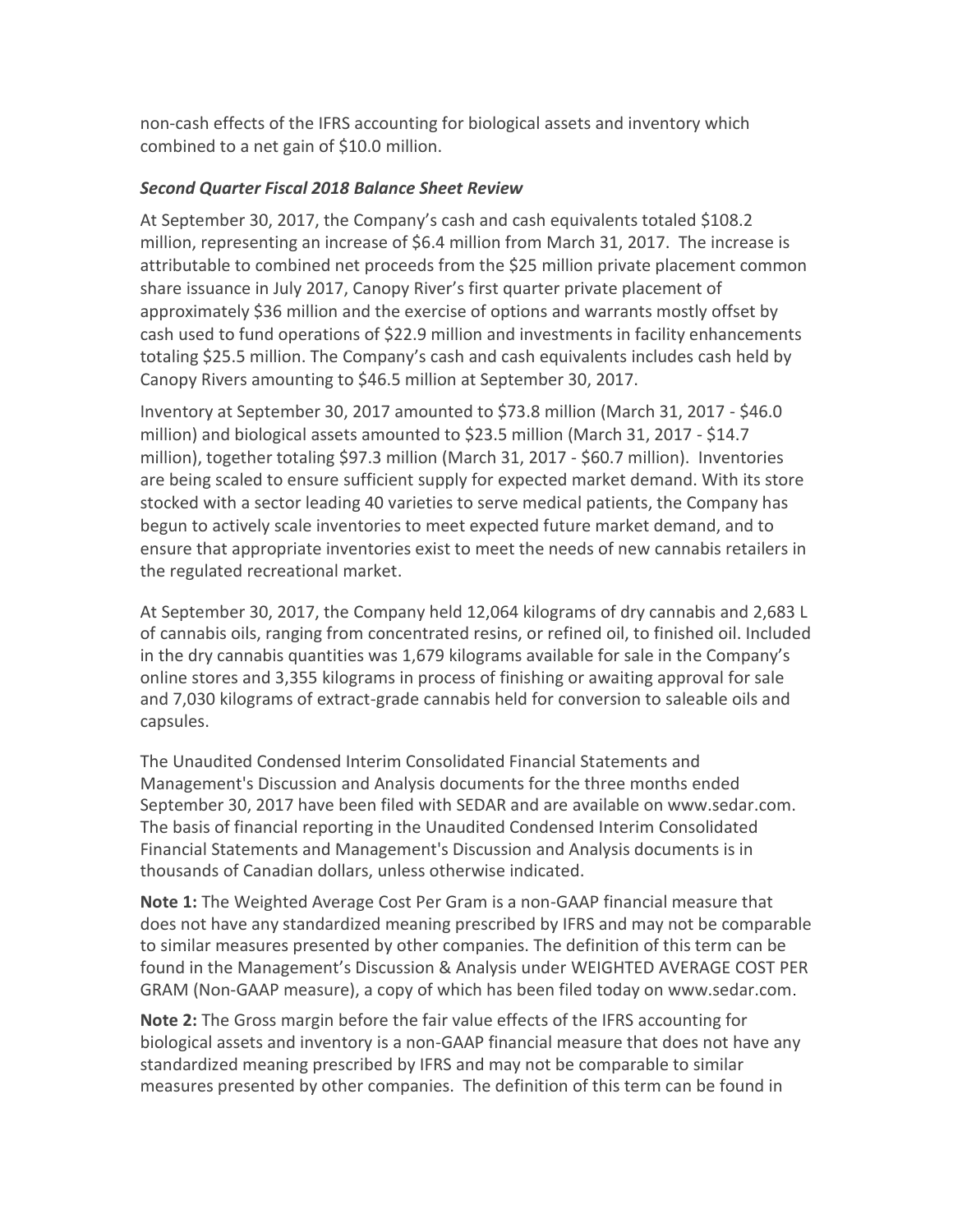the Management's Discussion & Analysis under GROSS MARGIN (Non-GAAP measure), a copy of which has been filed today on www.sedar.com.

**Note 3:** The Adjusted EBITDA is a non-GAAP financial measure that does not have any standardized meaning prescribed by IFRS and may not be comparable to similar measures presented by other companies. The Adjusted EBITDA is reconciled and explained in the Management's Discussion & Analysis under "Adjusted EBITDA (Non-GAAP Measure)", a copy of which has been filed today on [www.sedar.com.](http://www.sedar.com/)

## *Webcast and Conference Call Information*

Canopy Growth will host a conference call and audio webcast with Bruce Linton, CEO and Tim Saunders, CFO at 8:30 AM Eastern Time today.

Webcast Information A live audio webcast will be available at: http://event.on24.com/r.htm?e=1533808&s=1&k=B7D2C24B3AB2588D21AC8934F19F8520

Calling Information Toll Free Dial-In Number: 1-888-231-8191 International Dial-In Number (647) 427-7450 Conference ID: 7498308

Replay Information A replay of the call will be accessible by telephone until 11:59 PM ET on February 13, 2018. Toll Free Dial-in Number: 1-855-859-2056 Replay Password: 7498308

#### **About Canopy Growth Corporation**

Canopy Growth is a world-leading diversified cannabis company, offering distinct brands and curated cannabis varieties in dried, oil and capsule forms. Through its wholly‑owned subsidiaries, Canopy Growth operates numerous state-of-the-art production facilities with over half a million square feet of GMP-certified indoor and greenhouse production capacity, all to an unparalleled level of quality assurance procedures and testing. Canopy Growth has established partnerships with leading sector names in Canada and abroad, with interests and operations spanning four continents. For more information visi[t www.canopygrowth.com.](http://www.canopygrowth.com/)

#### **Notice Regarding Forward Looking Statements**

This news release contains forward-looking statements. Often, but not always, forward-looking statements can be identified by the use of words such as "plans", "expects" or "does not expect", "is expected", "estimates", "intends", "anticipates" or "does not anticipate", or "believes", or variations of such words and phrases or state that certain actions, events or results "may", "could", "would", "might" or "will" be taken, occur or be achieved. Forward-looking statements involve known and unknown risks, uncertainties and other factors which may cause the actual results, performance or achievements of Canopy Growth Corporation and its subsidiaries to be materially different from any future results, performance or achievements expressed or implied by the forward-looking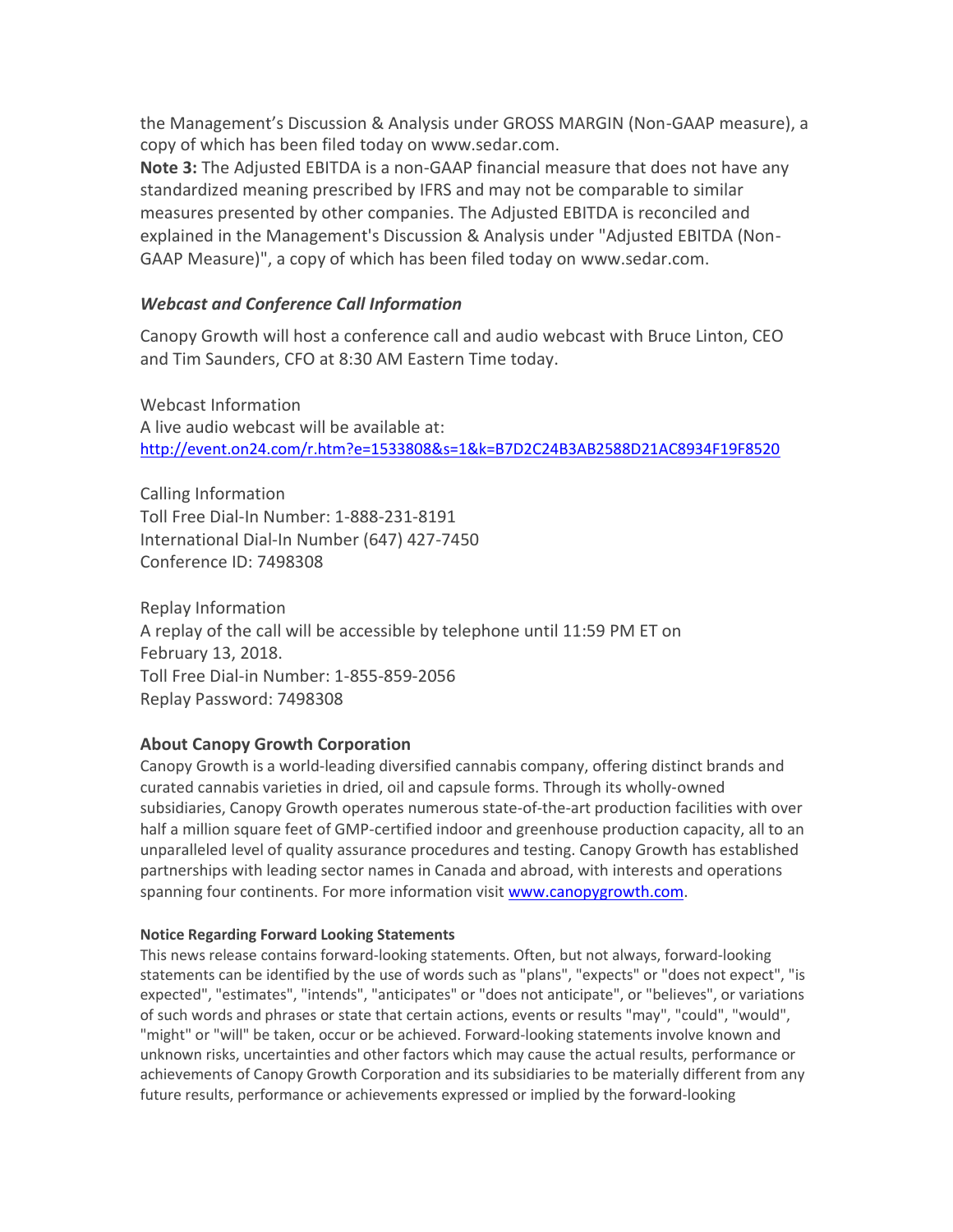statements. Examples of such statements include future operational and production capacity, the impact of enhanced infrastructure and production capabilities, and forecasted available product selection. The forward-looking statements included in this news release are made as of the date of this news release and Canopy Growth Corporation does not undertake an obligation to publicly update such forward-looking statements to reflect new information, subsequent events or otherwise unless required by applicable securities legislation. Neither the TSX Exchange nor its Regulation Services Provider (as that term is defined in policies of the TSX Exchange) accepts responsibility for the adequacy or accuracy of this release.

Contact: Tyler Burns Investor Relations Canopy Growth Corporation tyler.burns@canopygrowth.com 1-855-558-9333 ex 122

Jordan Sinclair Director of Communications jordan@canopygrowth.com 613-769-4196

Director: Bruce Linton [tmx@tweed.com](mailto:tmx@tweed.com) [tmx@canopygrowth.com](mailto:tmx@canopygrowth.com)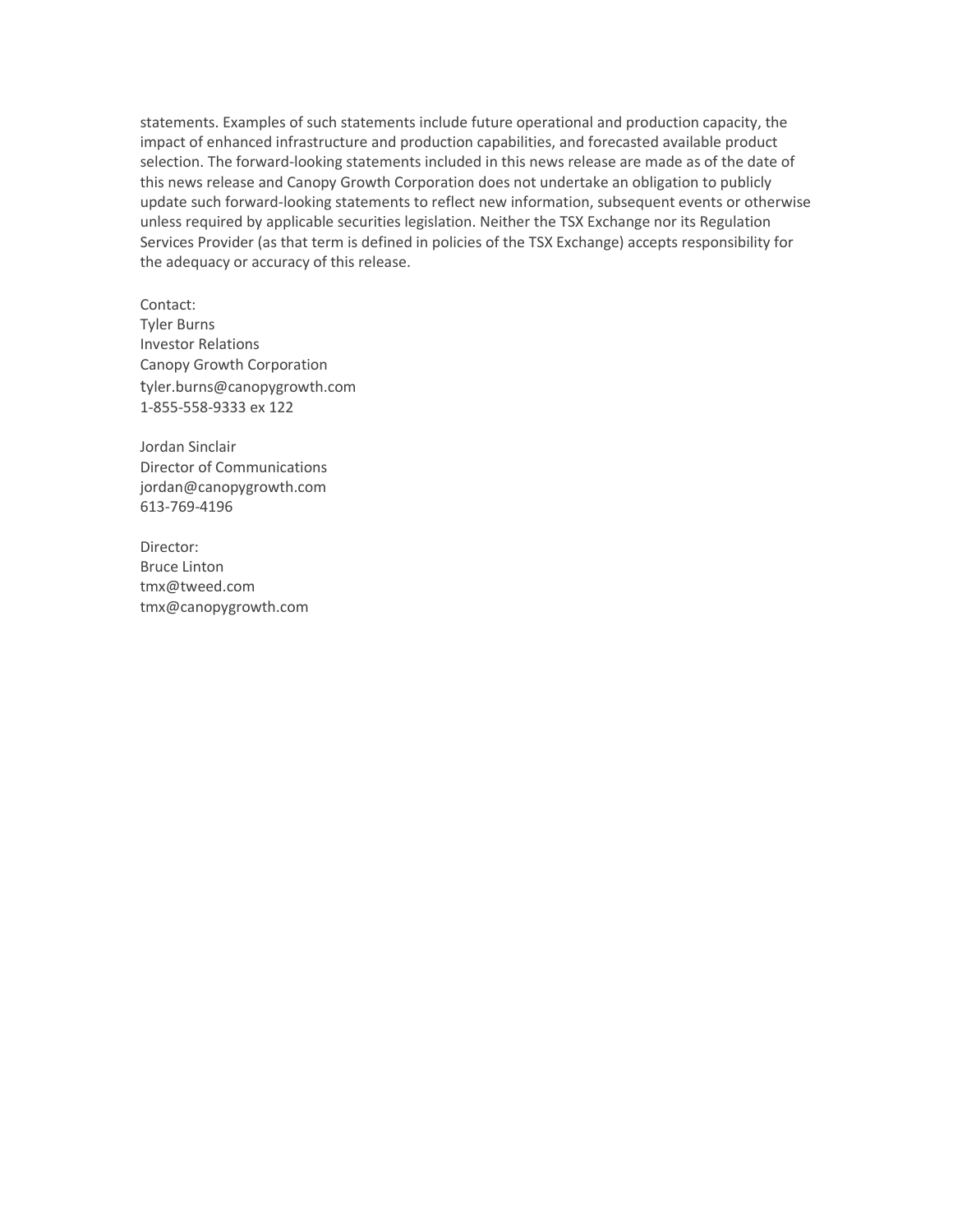| <b>UNAUDITED</b>                                 |                                                                                  |           |    |           |  |  |
|--------------------------------------------------|----------------------------------------------------------------------------------|-----------|----|-----------|--|--|
|                                                  | CONDENSED INTERIM CONSOLIDATED STATEMENTS OF FINANCIAL POSITION<br>September 30, |           |    | March 31, |  |  |
| (Expressed in CDN \$000's)                       | 2017                                                                             |           |    | 2017      |  |  |
| <b>Assets</b>                                    |                                                                                  |           |    |           |  |  |
| Current assets                                   |                                                                                  |           |    |           |  |  |
| Cash and cash equivalents                        | \$                                                                               | 108,211   | \$ | 101,800   |  |  |
| Restricted short-term investments                |                                                                                  | 668       |    | 550       |  |  |
| Amounts receivable                               |                                                                                  | 6,782     |    | 5,815     |  |  |
| <b>Biological assets</b>                         |                                                                                  | 23,496    |    | 14,725    |  |  |
| Inventory                                        |                                                                                  | 73,766    |    | 45,981    |  |  |
| Prepaid expenses and other assets                |                                                                                  | 5,319     |    | 3,735     |  |  |
|                                                  |                                                                                  | 218,242   |    | 172,606   |  |  |
| Assets classified as held for sale               |                                                                                  |           |    | 6,180     |  |  |
|                                                  |                                                                                  | 218,242   |    | 178,786   |  |  |
| Property, plant and equipment                    |                                                                                  | 123,200   |    | 96,270    |  |  |
| Investments in associates                        |                                                                                  | 5,830     |    |           |  |  |
| Other financial assets                           |                                                                                  | 20,846    |    | 24,030    |  |  |
| Intangible assets                                |                                                                                  | 156,244   |    | 162,263   |  |  |
| Goodwill                                         |                                                                                  | 274,326   |    | 241,371   |  |  |
|                                                  | \$                                                                               | 798,688   | \$ | 702,720   |  |  |
| <b>Liabilities</b>                               |                                                                                  |           |    |           |  |  |
| <b>Current liabilities</b>                       |                                                                                  |           |    |           |  |  |
| Accounts payable and accrued liabilities         | \$                                                                               | 16,401    | \$ | 15,386    |  |  |
| Deferred revenue                                 |                                                                                  | 894       |    | 588       |  |  |
| Current portion of long-term debt                |                                                                                  | 1,617     |    | 1,691     |  |  |
| Other liabilities                                |                                                                                  | 1,871     |    |           |  |  |
|                                                  |                                                                                  | 20,783    |    | 17,665    |  |  |
| Long-term debt                                   |                                                                                  | 7,959     |    | 8,639     |  |  |
| Deferred tax liability                           |                                                                                  | 37,663    |    | 35,924    |  |  |
| Other long-term liabilities                      |                                                                                  | 710       |    | 766       |  |  |
|                                                  |                                                                                  | 67,115    |    | 62,994    |  |  |
| <b>Shareholders' equity</b>                      |                                                                                  |           |    |           |  |  |
| Share capital                                    |                                                                                  | 684,152   |    | 621,541   |  |  |
| Other reserves                                   |                                                                                  | 32,224    |    | 23,415    |  |  |
| Accumulated other comprehensive loss             |                                                                                  | 9,108     |    | 16,098    |  |  |
| Deficit                                          |                                                                                  | (31, 688) |    | (21, 296) |  |  |
| Equity attributable to Canopy Growth Corporation |                                                                                  | 693,796   |    | 639,758   |  |  |
|                                                  |                                                                                  | 37,777    |    | (32)      |  |  |
| Non-controlling interests                        |                                                                                  |           |    |           |  |  |
| <b>Total equity</b>                              |                                                                                  | 731,573   |    | 639,726   |  |  |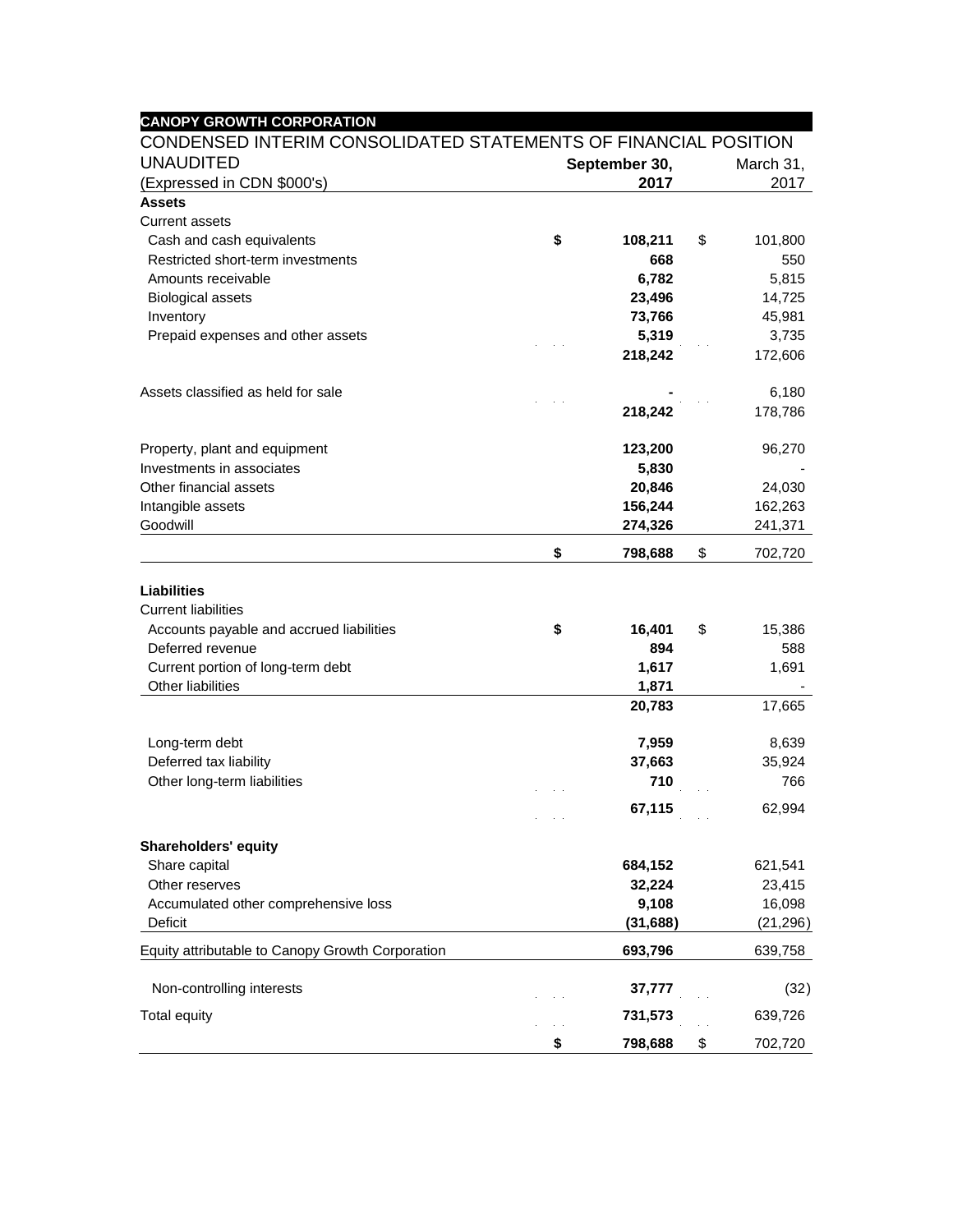#### CANOPY GROWTH CORPORATION

#### CONDENSED INTERIM CONSOLIDATED STATEMENTS OF OPERATIONS **FOR THE THREE AND SIX MONTHS ENDED SEPTEMBER 30, 2017 AND 2016**

|                                                                                 | ב שווא <i>ו</i> וטג, טט חםכ<br>Three months ended |  |             |  | Six months ended |                                                         |  |  |  |
|---------------------------------------------------------------------------------|---------------------------------------------------|--|-------------|--|------------------|---------------------------------------------------------|--|--|--|
| <b>UNAUDITED</b>                                                                |                                                   |  |             |  |                  | September 30, September 30, September 30, September 30, |  |  |  |
| (Expressed in CDN \$000's except share amounts)                                 | 2017                                              |  | 2016        |  | 2017             | 2016                                                    |  |  |  |
|                                                                                 |                                                   |  |             |  | (As restated)    |                                                         |  |  |  |
| Revenue                                                                         | \$<br>17,569 \$                                   |  | 8,498 \$    |  | 33,442 \$        | 15,482                                                  |  |  |  |
| Inventory production costs expensed to                                          |                                                   |  |             |  |                  |                                                         |  |  |  |
| cost of sales                                                                   | 7,487                                             |  | 3,400       |  | 14,335           | 6,179                                                   |  |  |  |
| Gross margin before the undernoted                                              | 10,082                                            |  | 5,098       |  | 19,107           | 9,303                                                   |  |  |  |
| Fair value changes in biological assets<br>included in inventory sold and other |                                                   |  |             |  |                  |                                                         |  |  |  |
| inventory charges                                                               | 11,647                                            |  | 3,474       |  | 22,647           | 7,349                                                   |  |  |  |
| Unrealized gain on changes in fair value of<br>biological assets                | (30, 315)                                         |  | (14,203)    |  | (51, 985)        | (17, 318)                                               |  |  |  |
| Gross margin                                                                    | 28,750                                            |  | 15,827      |  | 48,445           | 19,272                                                  |  |  |  |
| Sales and marketing                                                             | 7,638                                             |  | 2,810       |  | 14,043           | 5,070                                                   |  |  |  |
| Research and development                                                        | 494                                               |  | 503         |  | 627              | 906                                                     |  |  |  |
| General and administration                                                      | 8,393                                             |  | 4,031       |  | 15,886           | 6,881                                                   |  |  |  |
| Acquisition-related costs                                                       | 865                                               |  | 592         |  | 1,701            | 592                                                     |  |  |  |
| Share of loss in equity investments                                             | 170                                               |  | (170)       |  | 170              | 50                                                      |  |  |  |
| Share-based compensation expense                                                | 5,862                                             |  | 960         |  | 8,743            | 1,848                                                   |  |  |  |
| Share-based compensation expense related<br>to acquisition milestones           | 1,184                                             |  |             |  | 2,314            |                                                         |  |  |  |
| Depreciation and amortization                                                   | 5,291                                             |  | 984         |  | 10,348           | 1,895                                                   |  |  |  |
|                                                                                 |                                                   |  |             |  |                  |                                                         |  |  |  |
| Operating expenses                                                              | 29,897                                            |  | 9,710       |  | 53,832           | 17,242                                                  |  |  |  |
| (Loss) income from operations                                                   | (1, 147)                                          |  | 6,117       |  | (5, 387)         | 2,030                                                   |  |  |  |
| Interest income (expense)                                                       | 135                                               |  | (42)        |  | 154              | (89)                                                    |  |  |  |
| Other expense, net                                                              | (40)                                              |  |             |  | (160)            |                                                         |  |  |  |
| Fair value changes on financial assets                                          | 146                                               |  |             |  | (3, 354)         |                                                         |  |  |  |
| Increase in fair value of acquisition                                           |                                                   |  |             |  |                  |                                                         |  |  |  |
| consideration related liabilities                                               |                                                   |  | (286)       |  |                  | (298)                                                   |  |  |  |
| Other income (expenses)                                                         | 241                                               |  | (328)       |  | (3,360)          | (387)                                                   |  |  |  |
| Net (loss) income before income taxes                                           | (906)                                             |  | 5,789       |  | (8,747)          | 1,643                                                   |  |  |  |
| Income tax expense                                                              | (707)                                             |  | (359)       |  | (2,040)          | (162)                                                   |  |  |  |
| Net (loss) income after income taxes                                            | \$<br>$(1,613)$ \$                                |  | $5,430$ \$  |  | $(10,787)$ \$    | 1,481                                                   |  |  |  |
| Net (loss) income attributable to:                                              |                                                   |  |             |  |                  |                                                         |  |  |  |
| Canopy Growth Corporation                                                       | \$<br>$(1,338)$ \$                                |  | $5,430$ \$  |  | $(10, 392)$ \$   | 1,481                                                   |  |  |  |
| Non-controlling interests                                                       | (275)                                             |  |             |  | (395)            |                                                         |  |  |  |
|                                                                                 | \$<br>$(1,613)$ \$                                |  | $5,430$ \$  |  | $(10, 787)$ \$   | 1,481                                                   |  |  |  |
|                                                                                 |                                                   |  |             |  |                  |                                                         |  |  |  |
| Earnings per share, basic<br>Net (loss) income per share:                       | \$<br>$(0.01)$ \$                                 |  | $0.05$ \$   |  | $(0.07)$ \$      | 0.01                                                    |  |  |  |
| Weighted average number of                                                      |                                                   |  |             |  |                  |                                                         |  |  |  |
| outstanding common shares:                                                      | 167,226,218                                       |  | 108,872,770 |  | 165,550,073      | 106,248,781                                             |  |  |  |
| Earnings per share, diluted                                                     |                                                   |  |             |  |                  |                                                         |  |  |  |
| Net (loss) income per share:                                                    | \$<br>$(0.01)$ \$                                 |  | $0.05$ \$   |  | $(0.07)$ \$      | 0.01                                                    |  |  |  |
| Weighted average number of                                                      |                                                   |  |             |  |                  |                                                         |  |  |  |
| outstanding common shares:                                                      | 167,226,218                                       |  | 112,254,363 |  | 165,550,073      | 108,879,226                                             |  |  |  |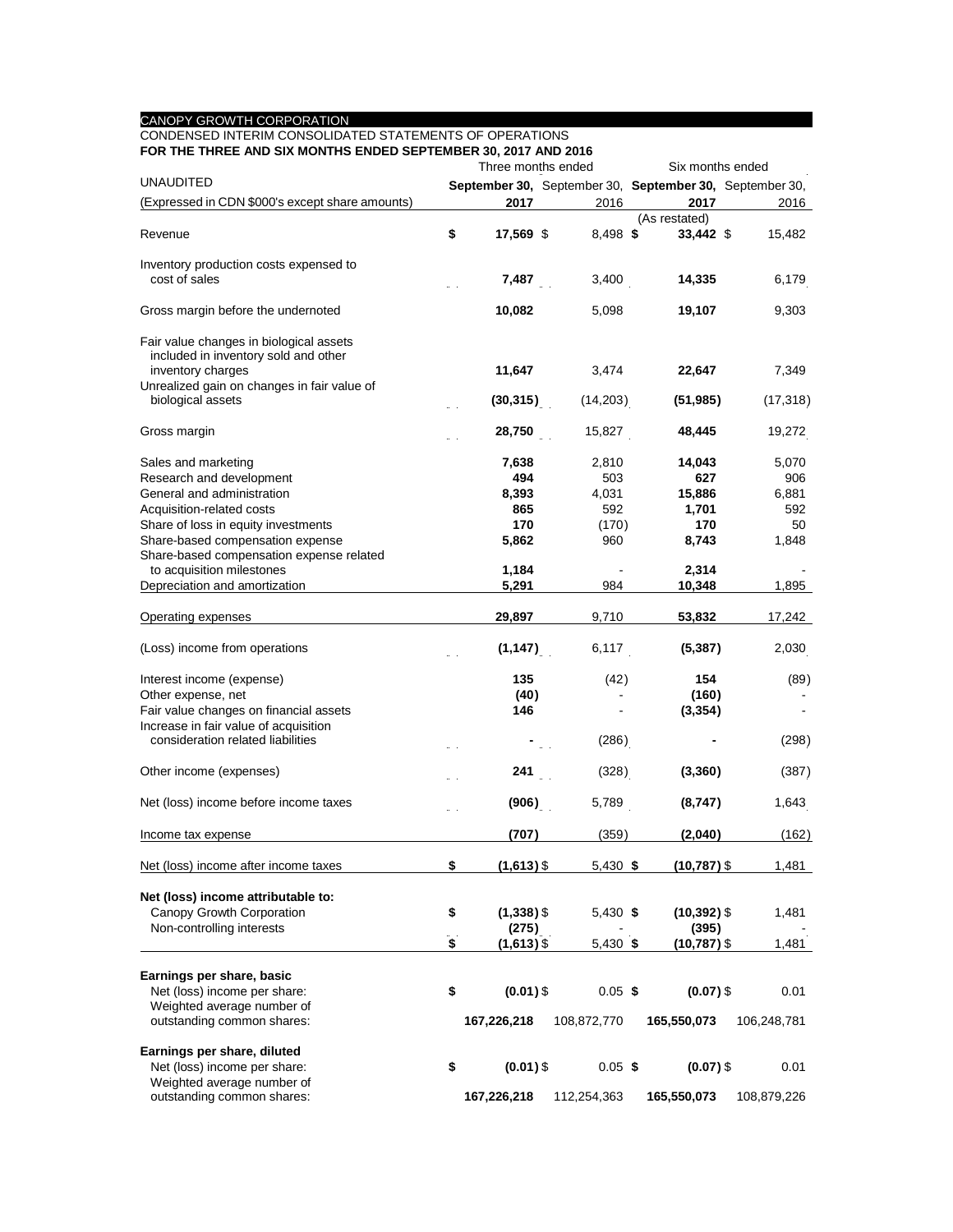| <b>CANOPY GROWTH CORPORATION</b>                                                                  |                      |                             |
|---------------------------------------------------------------------------------------------------|----------------------|-----------------------------|
| CONDENSED INTERIM CONSOLIDATED STATEMENTS OF CASH FLOWS                                           |                      |                             |
| FOR THE SIX MONTHS ENDED SEPTEMBER 30, 2017 AND 2016                                              |                      |                             |
| <b>UNAUDITED</b>                                                                                  |                      | September 30, September 30, |
| (Expressed in CDN \$000's)                                                                        | 2017                 | 2016                        |
|                                                                                                   | (As restated)        |                             |
| Net inflow (outflow) of cash related to the following activities:                                 |                      |                             |
|                                                                                                   |                      |                             |
| <b>Operating</b>                                                                                  |                      |                             |
| Net loss after income taxes                                                                       | \$<br>$(10, 787)$ \$ | 1,481                       |
| Items not affecting cash:                                                                         |                      |                             |
| Depreciation of property, plant and equipment                                                     | 4,036                | 1,747                       |
| Amortization of intangible assets                                                                 | 6,312                | 148                         |
| Share of loss in equity investments                                                               | 170                  | 50                          |
| Fair value changes in biological assets included in inventory sold<br>and other inventory charges | 22,647               | 7,349                       |
| Unrealized gain on changes in fair value of biological assets                                     | (51, 985)            | (17, 318)                   |
| Share-based compensation                                                                          | 11,234               | 2,232                       |
| Loss on disposal of property, plant and equipment                                                 | 168                  |                             |
| Fair value changes on financial assets                                                            | 3,354                |                             |
| Income tax expense                                                                                | 2,040                | 162                         |
| Increase in fair value of acquisition consideration related liabilities                           |                      | 298                         |
| Changes in non-cash operating working capital items                                               | (10,061)             | (5,093)                     |
| Net cash used in operating activities                                                             | (22, 872)            | (8,944)                     |
| Investing                                                                                         |                      |                             |
| Purchases of property, plant and equipment and assets in process                                  | (25, 526)            | (8,728)                     |
| Purchases of intangible assets and intangibles in process                                         | (282)                |                             |
| Proceeds on disposals of property and equipment                                                   | 75                   |                             |
| Purchases of restricted investments                                                               | (118)                |                             |
| Proceeds on assets classified as held for sale                                                    | 7,000                |                             |
| Investment in AusCann                                                                             | (1, 214)             |                             |
| Investment in Canopy Health Innovations                                                           | (4,000)              |                             |
| Investment in Vapium                                                                              | (960)                |                             |
| Indirect investments through Canopy Rivers                                                        | (8, 475)             |                             |
| Net cash outflow on acquisition of subsidiaries                                                   | (359)                |                             |
| Net cash used in investing activities                                                             | (33, 859)            | (8,728)                     |
| <b>Financing</b>                                                                                  |                      |                             |
| Proceeds from issuance of shares by Canopy Rivers, net                                            |                      |                             |
| of share issue costs of \$1,568                                                                   | 35,113               |                             |
| Proceeds from issuance of common shares                                                           | 25,000               | 46,009                      |
| Proceeds from exercise of stock options                                                           | 3,435                | 1,128                       |
| Proceeds from exercise of warrants                                                                | 527                  | 126                         |
| Issuance of long-term debt                                                                        |                      | 3,500                       |
| Payment of share issue costs                                                                      | (179)                | (3,030)                     |
| Increase in capital lease obligations                                                             |                      | 260                         |
| Repayment of long-term debt                                                                       | (754)                | (339)                       |
| Net cash provided by financing activities                                                         | 63,142               | 47,654                      |
| Net cash inflow                                                                                   | 6,411                | 29,982                      |
| Cash and cash equivalents, beginning of year                                                      | 101,800              | 15,397                      |
| Cash and cash equivalents, end of period                                                          | \$<br>108,211 \$     | 45,379                      |